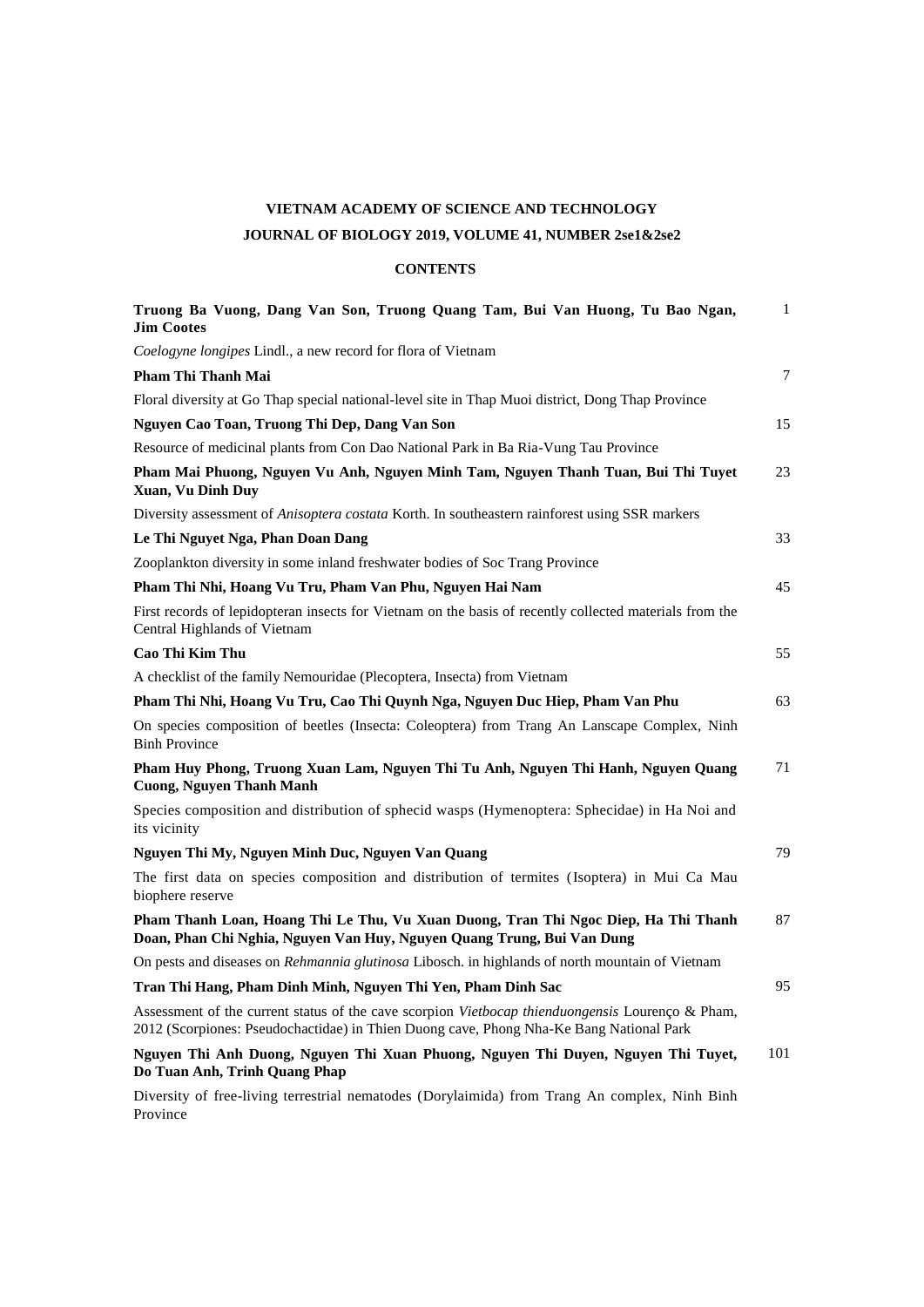| Tran Nguyen Ha Vy, Nguyen Thi Thuan, Cao Thi Thuy Hang, Vo Thi Dieu Trang,<br>Vo Mai Nhu Hieu, Bui Minh Ly, Tran Thi Thanh Van                          | 109 |
|---------------------------------------------------------------------------------------------------------------------------------------------------------|-----|
| Biodiversity of cultivable marine bacteria isolated from Nha Trang Bay, Vietnam                                                                         |     |
| Nguyen Quoc Nam, Nguyen Van Thang, Duong Chi Trong, Le Van Nhan, Nguyen Thanh Tung                                                                      | 117 |
| Species diversity of earthworms in Dong Nai Province, Vietnam                                                                                           |     |
| Do Van Tu, Le Hung Anh, Nguyen Tong Cuong, Dang Van Dong, Phan Van Mach,<br>Tran Duc Luong, Cao Thi Kim Thu                                             | 131 |
| Mollusca and Malacostraca in some limestone waterbodies in Ha Lang district, Cao Bang Province:<br>diversity, distribution and conservation             |     |
| Le Hung Anh, Dang Van Dong, Tran Duc Luong, Tran Van Cuong, Tu Hoang Nhan,<br><b>Tran Nhat Anh</b>                                                      | 143 |
| The characteristics of meiobenthos of Vietnam coastal zones                                                                                             |     |
| Nguyen Tong Cuong, Le Hung Anh, Do Van Tu, Tran Duc Luong, Dang Van Dong                                                                                | 151 |
| Macrobenthos diversity surves (Crustacea, Mollusca) in the watershed of Tam Dao mountain, Vinh<br>Phuc Province                                         |     |
| Bui Thi Chinh, Do Van Nhuong, Ngo Dac Chung                                                                                                             | 161 |
| On species of the landsnails (Mollusca: Gastropoda) in Phu Loc area, Thua Thien-Hue Province                                                            |     |
| Pham The Cuong, Phan Quang Tien, Do Trong Dang, Nguyen Quang Truong                                                                                     | 169 |
| New provincial records of the genus <i>Limnonectes</i> (Amphibia: Anura: Dicroglossidae) from Vietnam                                                   |     |
| Nguyen Truong Son, Ly Ngoc Tu, Vu Thuy Duong, Bui Tuan Hai, Nguyen Thi Tham,<br>Lam Hai Dang, Lam Quang Ngon                                            | 177 |
| Mammals (mammalia) recorded in the My Phuoc area (Soc Trang Province) and Tram Chim National<br>Park (Dong Thap Province)                               |     |
| <b>Nguyen Thi Lan Anh</b>                                                                                                                               | 189 |
| Medicinal plants in the diet of Tonkin Snub-nosed Monkey Rhinopithecus avunculus in Khau Ca<br>species and habitat conservation area, Ha Giang Province |     |
| Tran Thi Viet Thanh, Le Xuan Canh                                                                                                                       | 197 |
| Some data of skull's measurement and identification of Indochina tiger (Panthera tigris corbetii<br>Mazák, 1968) in Vietnam                             |     |
| <b>Nguyen Thi Dinh</b>                                                                                                                                  | 205 |
| Detection the host plant of species <i>Pyrrhalta prokofievi</i> Skomorokhov, 2011 (Coleoptera,<br>Chrysomelidae, Galerucinae) by molecular techniques   |     |
| Quach Van Toan Em, Nguyen Quoc Bao, Nguyen Thi Anh Linh, Hoang Nhat Minh                                                                                | 211 |
| Genetic diversity of <i>Lunnitzera littorea</i> Jack (Voigt) population in Can Gio mangrove biosphere<br>reserve by rapd markers                        |     |
| Le Chi Toan, Do Thi Bich, Nguyen Thi Lan, Nguyen Thi Minh Anh, Dang Thi Anh                                                                             | 221 |
| Exploring the phylogenetic relationship of santalaceous genera based on intensive molecular data                                                        |     |
| Tran Thanh Lam, Son Sa Men, Vo Ngoc Minh Chau, Hoang Duc Huy, Dinh Minh Quang                                                                           | 229 |
| Reproductive biology of <i>Periophthalmodon schlosseri</i> (Pallas, 1770) along the coastline in Soc Trang<br>and Bac Lieu                              |     |
| Le Thi Huong, Hoang Van Chinh, Vu Thi Ha, Khong Thi Hoa, Nguyen Thi Kim Oanh,<br><b>Nguyen Thi Hong</b>                                                 | 241 |
| Chemical composition of essential oils of Amomum villosum Lour. From Ben En National Park,<br>Thanh Hoa Province                                        |     |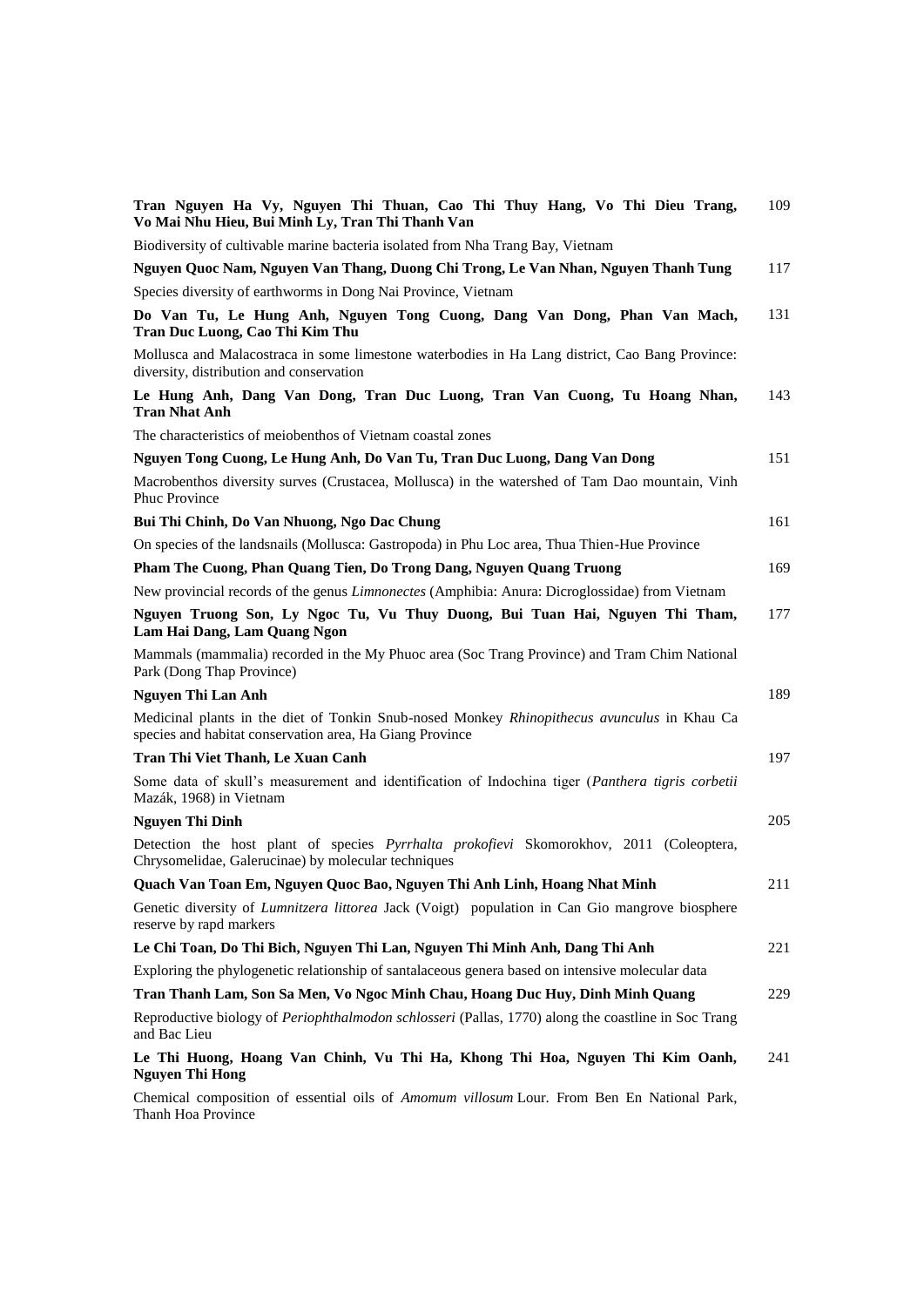| Nguyen Tong Cuong, Le Hung Anh, Do Van Tu, Tran Duc Luong, Dang Van Dong                                                                                                                           | 247 |
|----------------------------------------------------------------------------------------------------------------------------------------------------------------------------------------------------|-----|
| First macrobenthos data in Cham Chu Nature Reserve, Tuyen Quang Province                                                                                                                           |     |
| Ta Thi Binh, Nguyen Huu Duc, Do Van Tu, Nguyen Dinh Vinh, Nguyen Cong Thanh                                                                                                                        | 255 |
| Seasonal spawning cycle in nature of blotched snakehead Channa maculata (Lacepède, 1801)                                                                                                           |     |
| Pham Van Anh, Nguyen Quang Truong, Nguyen Van Hoang                                                                                                                                                | 265 |
| Diet of Limnonectes nguyenorum McLeod, Kurlbaum & Hoang from Son La Province, Vietnam                                                                                                              |     |
| Nguyen Thi Thuan, Tran Nguyen Ha Vy, Vo Thi Dieu Trang, Cao Thi Thuy Hang, Vo Mai Nhu<br>Hieu, Nguyen Ngoc Linh, Nguyen Dinh Thuat, Tran Thi Thanh Van                                             | 273 |
| Potental produce alginate lyase by bacteria strains isolated from coastal regions in Vietnam                                                                                                       |     |
| Nguyen Thi Tuong Vy                                                                                                                                                                                | 281 |
| Pig raising practices of ethnic minorities in mountainous areas of central Vietnam                                                                                                                 |     |
| Foulquier V., Nguyen Dinh Tu, Pham Thi Man, Nguyen Vu Thanh, Dam Duc Tien,<br><b>Nguyen Thanh Hien</b>                                                                                             | 289 |
| Effects of aquacultural activities on the community structure of meiofauna along the Vietnamese<br>coasts                                                                                          |     |
| Le Thi Thu Phuong, Nguyen Thi Huong Binh, Hoang Anh Vu                                                                                                                                             | 303 |
| Effects of environmental factors on the vinegar fermentation of dragon fruit juice                                                                                                                 |     |
| Nguyen Thi Tuong Vy, Nguyen Duc Hung                                                                                                                                                               | 309 |
| Effects of Balasa N01 as biological flooring materials in chicken coops on coop conditions and<br>mortality rates of chicken breed MD2                                                             |     |
| Nguyen Thu Hien, Nguyen Van Tung, Nguyen Huy Hoang                                                                                                                                                 | 317 |
| Identification of six new variants in MUC16 gene of the Vietnamese patients with autism by whole<br>exome sequencing                                                                               |     |
| Bui Thi Kim Anh, Nguyen Van Thanh, Pham Thuong Giang, Dang Dinh Kim                                                                                                                                | 327 |
| Study on using reed (Phragmites australis) and water spinach (Ipomoea aquatica) for piggery<br>wastewater treatment after biogas process by constructed wetland                                    |     |
| Tran Thi Thu Huong, Nguyen Xuan Tong, Nguyen Thanh Binh, Le Hung Anh, Dang Thi Bich<br>Hong                                                                                                        | 337 |
| The impact of $o, p$ - DDT pesticide toxicity on the development of fish embryo Oryzias curvinotus                                                                                                 |     |
| Dai Thi Xuan Trang, Duong Hoang Trung, Tran Chi Linh, Diep Ngoc Thanh, Nguyen Trong<br>Tuan,<br><b>Tran Thanh Men</b>                                                                              | 345 |
| Anti-hyperglycimic, anti-dyslipidemic and hepatoprotective effects of Cayratia trifolia (L.) Domin<br>extract in diabetic mice                                                                     |     |
| Duong Van Tang, Nguyen Minh Tam, Dinh Thi Phong, Tran Thi Viet Thanh, Vu Thi Thu Hien,<br>Tran Thi Lieu, Nguyen Mai Chi, Pham Phuong Hien, Nguyen Trung Minh, La The Phuc,<br><b>Pham Dinh Sac</b> | 359 |
| The DNA extraction and sequencing from ancient sapmles                                                                                                                                             |     |
| Nguyen Minh Quy, Nguyen Thi Bich, Phan Thi Thanh Hang                                                                                                                                              | 367 |
| Assessment of the status and quality of water resources and proposal of water protection solutions in<br>Thai Nguyen Province                                                                      |     |
| Do Phong Luu, Vitaly K. Avilov, Nguyen Van Thinh                                                                                                                                                   | 377 |
| Estimation of net ecosystem $CO2$ exchange in Can Gio mangrove ecosystems using Eddy<br>Covariance technique                                                                                       |     |

Covariance technique